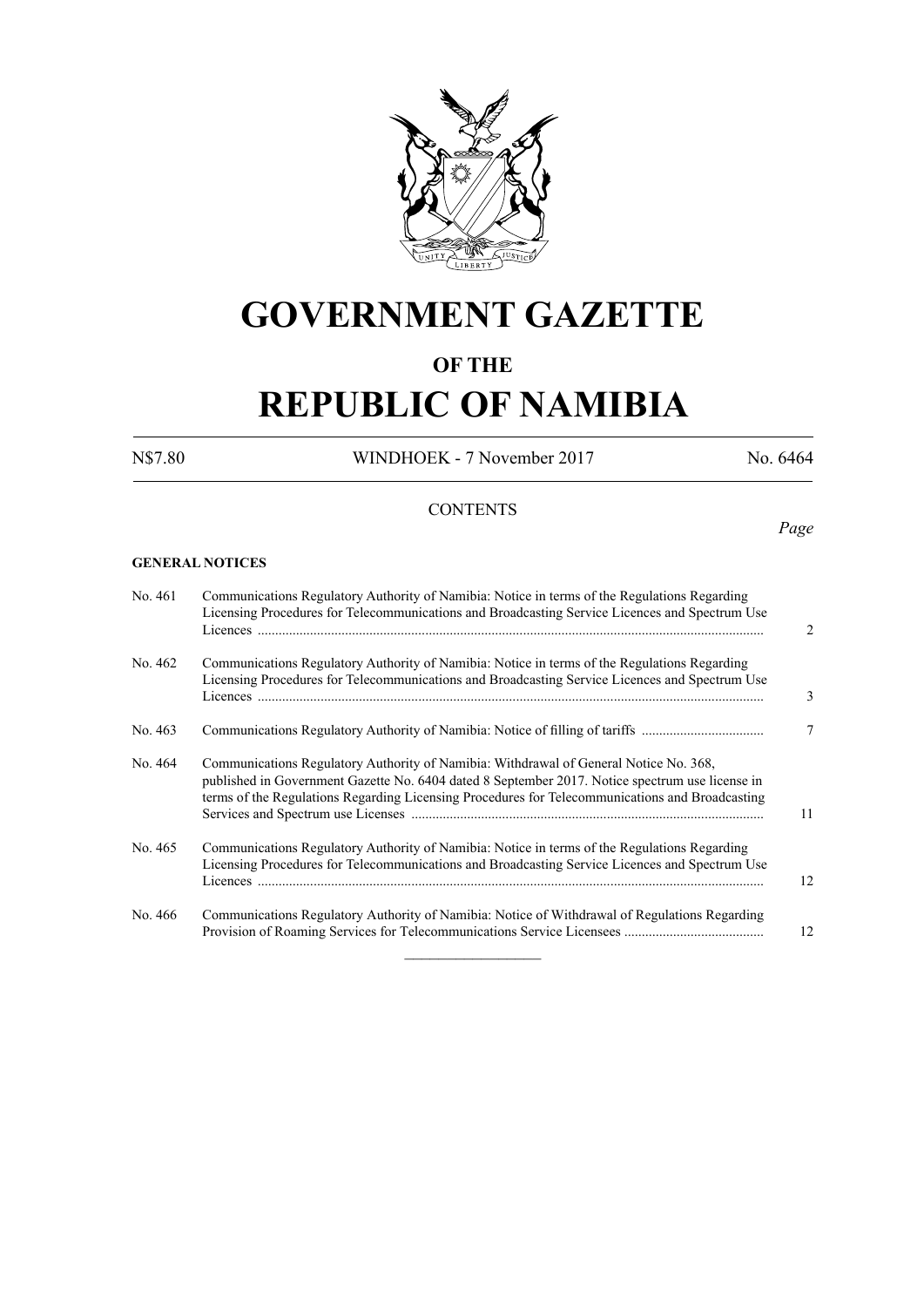### **General Notices**

#### **COMMUNICATIONS REGULATORY AUTHORITY OF NAMIBIA**

No. 461 2017

#### NOTICE IN TERMS OF THE REGULATIONS REGARDING LICENSING PROCEDURES FOR TELECOMMUNICATIONS AND BROADCASTING SERVICE LICENCES AND SPECTRUM USE LICENCES

The Communications Regulatory Authority of Namibia, in terms of regulation 11(1) of the Regulations Regarding Licensing Procedures for Telecommunications and Broadcasting Service Licences and Spectrum Use Licences, as published in Government Gazette No. 4785, General Notice No. 272, dated 29 August 2011 (as amended), hereby gives notice that the Applicant referred to in the table below have submitted the following application to the Authority:

| Application<br>submitted?<br>up to date<br>Proof of<br>fees paid                                                                                                                         | Yes                                                                                                                                                     |  |  |
|------------------------------------------------------------------------------------------------------------------------------------------------------------------------------------------|---------------------------------------------------------------------------------------------------------------------------------------------------------|--|--|
| services intended<br>of broadcasting<br>to use spectrum<br>in the provision<br>plicant intends<br>to be provided<br>Whether ap-                                                          | Gazette No. 6215,<br>published in the<br>General Notice<br>No. 2, dated 09<br>Spectrum Use<br>January 2017.<br>awarded and<br>Government<br>Licence was |  |  |
| Description<br>graphical<br>area(s)<br>of geo-                                                                                                                                           | Kunene<br>Region                                                                                                                                        |  |  |
| tions Setting out<br>as contemplated<br>Service Licence<br>service licence<br>in the Regula-<br>Broadcasting<br>Broadcasting<br>and Telecom-<br>Category of<br>munications<br>categories | Service Licence<br>Broadcasting<br>Community                                                                                                            |  |  |
| Percentage of<br>Stock owned<br>or Namibian<br>by Namibian<br>ian Citizens<br>Companies<br>by Namib-<br>Controlled<br>Citizens                                                           | 100%                                                                                                                                                    |  |  |
| Applicant's<br>or place of<br>citizenship<br>incorpora-<br>tion                                                                                                                          | Namibian                                                                                                                                                |  |  |
| Applicant                                                                                                                                                                                | 21 Association<br>Kunene Com-<br>munity Radio<br>not for gain)<br>(Section                                                                              |  |  |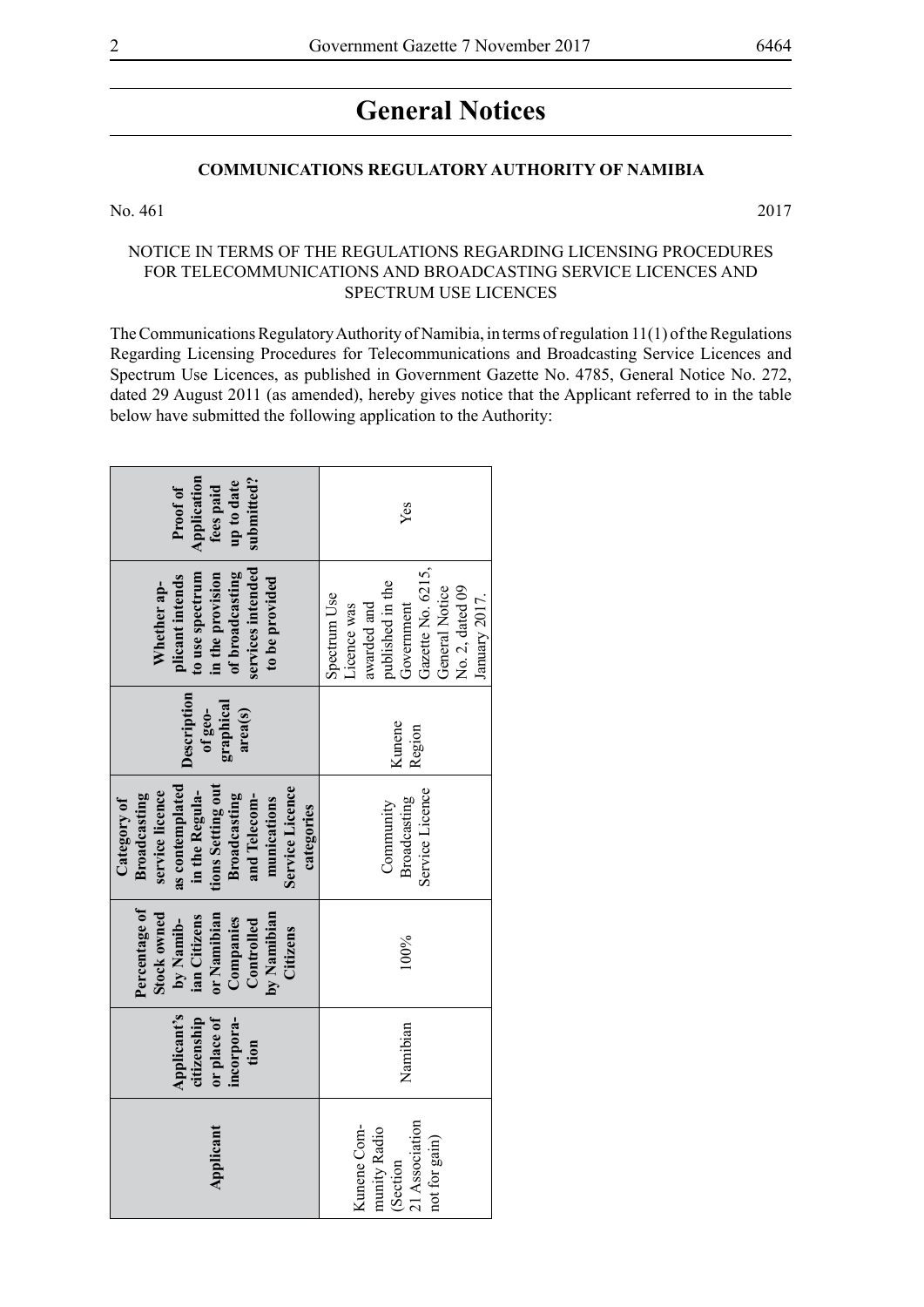The applicants may submit written reply comments within seven (7) days from date of notification of the written public comments.

All written submissions must contain the name and contact details of the person making the written submissions and the name and contact details of the person for whom the written submission is made, if different, and be clear and concise.

All written submissions must be made either physically or electronically -

- (1) By hand to the head offices of the Authority at Communication House, 56 Robert Mugabe Avenue, Windhoek;
- (2) By post to the head offices of the Authority, Private Bag 13309, Windhoek 9000;
- (3) By electronic mail to  $\text{legal}(\partial \text{cran}.\text{na})$ ;
- (4) By facsimile to +264 61 222790; or
- (5) By fax to e-mail to 088642748.

#### **F.K. MBANDEKA CHAIRPERSON OF THE BOARD OF DIRECTORS COMMUNICATIONS REGULATORY AUTHORITY OF NAMIBIA**

#### **COMMUNICATIONS REGULATORY AUTHORITY OF NAMIBIA**

 $\overline{\phantom{a}}$  , where  $\overline{\phantom{a}}$ 

No. 462 2017

#### NOTICE IN TERMS OF THE REGULATIONS REGARDING LICENSING PROCEDURES FOR TELECOMMUNICATIONS AND BROADCASTING SERVICE LICENCES AND SPECTRUM USE LICENCES

The Communications Regulatory Authority of Namibia, in terms of regulation 11(1) of the Regulations Regarding Licensing Procedures for Telecommunications and Broadcasting Service Licences and Spectrum Use Licences, as published in Government Gazette No. 4785, General Notice No. 272, dated 29 August 2011 (as amended), hereby gives notice that the Applicants referred to in the tables below have submitted the following applications to the Authority: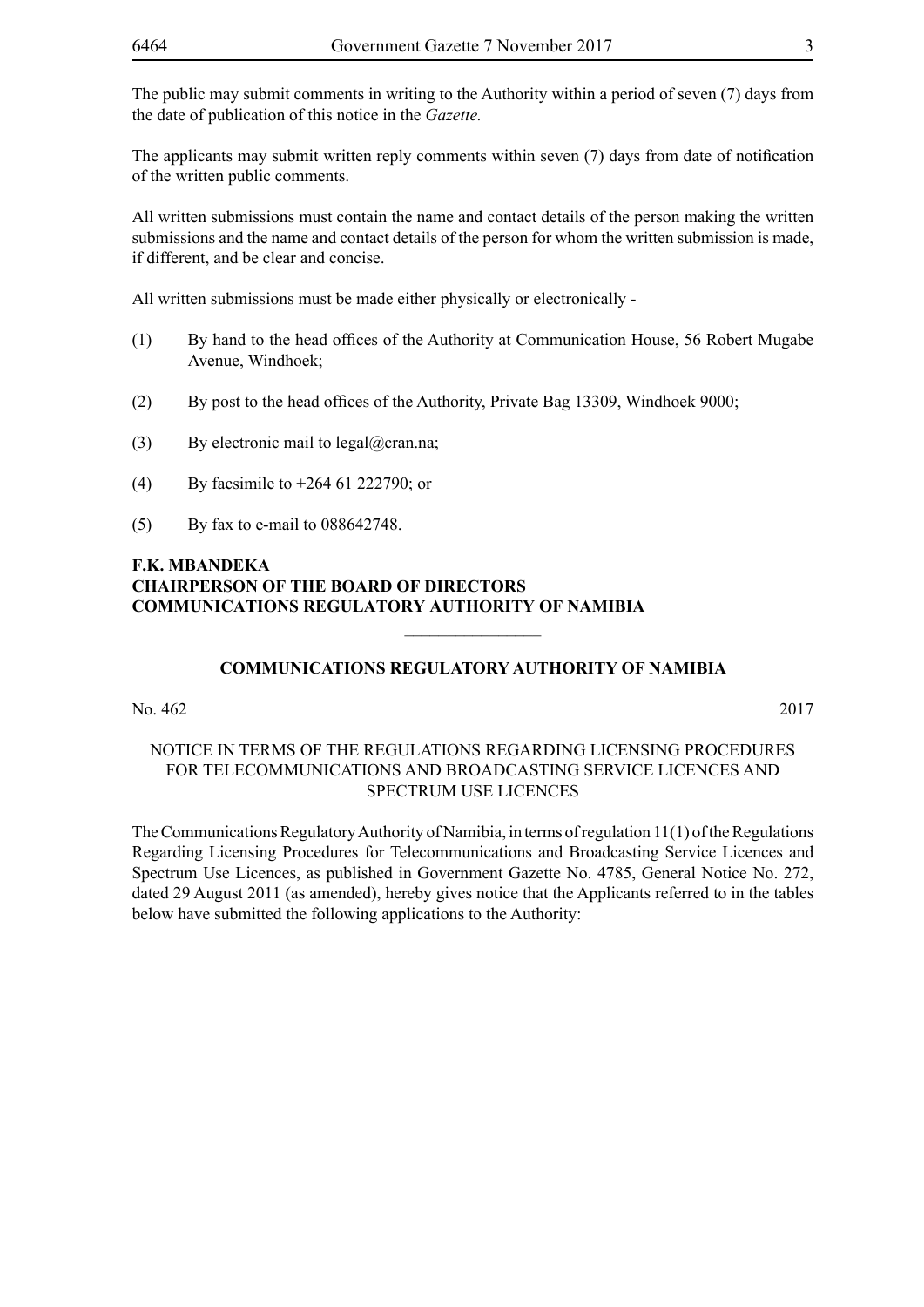| くりょくし |                     |
|-------|---------------------|
|       |                     |
|       |                     |
|       |                     |
|       |                     |
|       |                     |
|       |                     |
| l     |                     |
|       |                     |
|       |                     |
|       |                     |
|       |                     |
|       |                     |
|       |                     |
|       |                     |
|       |                     |
|       |                     |
|       |                     |
|       |                     |
|       |                     |
|       |                     |
|       |                     |
|       |                     |
|       |                     |
|       |                     |
| ĺ     |                     |
|       |                     |
|       |                     |
|       |                     |
|       |                     |
|       |                     |
|       |                     |
|       |                     |
|       |                     |
|       |                     |
| Ì     |                     |
|       |                     |
|       |                     |
|       |                     |
| ί     |                     |
|       |                     |
|       |                     |
|       |                     |
|       |                     |
|       |                     |
|       |                     |
| j     |                     |
|       | י                   |
|       | ׇ֘֒<br>֖֚֚֚֬<br>֚֓֡ |
|       | l                   |
|       |                     |
|       |                     |

|                                          |                                                            | Percentage of                                                                                                                       |                                                                                   |                                                                                                                                                                                                                                                                                                           |                                                                    |                                                          |                                                                             |
|------------------------------------------|------------------------------------------------------------|-------------------------------------------------------------------------------------------------------------------------------------|-----------------------------------------------------------------------------------|-----------------------------------------------------------------------------------------------------------------------------------------------------------------------------------------------------------------------------------------------------------------------------------------------------------|--------------------------------------------------------------------|----------------------------------------------------------|-----------------------------------------------------------------------------|
| Applicant                                | incorporation<br>Applicant's<br>Citizenship<br>or place of | Namibian Citizens<br>trolled by Namib-<br>zens or Namibian<br>or Namibian citi-<br>Stock owned by<br>Companies con-<br>ian Citizens | mications<br>Category of Class<br>Service Licence<br>applied for<br>Telecommu     | Does applicant intend to use spectrum in<br>the provision of the telecommunication<br>service?                                                                                                                                                                                                            | to be provided<br>Concise state-<br>vices intended<br>ment on Ser- | geographic<br>coverage<br>Descrip-<br>tion of<br>area(s) | Application<br>Submitted?<br>Up to Date<br>Fees Paid<br>Proof of<br>Licence |
| OBLIXX Com-<br>Networks CC<br>munication | Namibia                                                    | $100\%$                                                                                                                             | Class Comprehensive<br>tions Service Licence<br>(ECNS and ECS).<br>Telecommunica- | Although applicant intends to use spectrum<br>in the provision of the telecommunications<br>services, it is in the spectrum exempt band<br>as contained in the Regulations Regarding<br>Government Gazette No. 4839, Notice No.<br>Licence Exempt Spectrum as published in<br>395 dated 25 November 2011. | Electronic Com-<br>munications                                     | Republic of<br>Namibia                                   | Yes                                                                         |

| てん しょうじょく            |  |
|----------------------|--|
| l                    |  |
| I                    |  |
|                      |  |
| ļ                    |  |
|                      |  |
|                      |  |
| ļ                    |  |
|                      |  |
| ;<br>î<br>֚֓<br>ׇ֚֘֡ |  |
| ؟<br>؟<br>q<br>֕     |  |
| ۶<br>í<br>֚֚<br>֚    |  |

## Academia Neighbourhood Watch (a) **Academia Neighbourhood Watch**  $\binom{a}{b}$

| plication Fees<br>Date Submit-<br>Licence Ap-<br>Paid Up to<br>Proof of<br>ted?                                                                                                                                          | Yes                                                                          |  |
|--------------------------------------------------------------------------------------------------------------------------------------------------------------------------------------------------------------------------|------------------------------------------------------------------------------|--|
| geographic cov-<br>Description of<br>erage area(s)                                                                                                                                                                       | Academia –<br>Windhoek,<br>Namibia                                           |  |
| on Services<br>be provided<br>intended to<br>statement<br>Concise                                                                                                                                                        | Communica-<br>Electronic<br>tions                                            |  |
| telecommunica-<br>spectrum in the<br>provision of the<br>Does applicant<br>intend to use<br>tion service?                                                                                                                | $\frac{1}{2}$                                                                |  |
| Service Licence<br>Class Telecom-<br>Category of<br>munications<br>applied for                                                                                                                                           | Service Licence<br>Class Telecom-<br>ECNS/ECS)<br>munications<br>(Non-profit |  |
| Percentage of Stock<br>owned by Namibian<br>Namibian Compa-<br>mibian citizens or<br>Namibian Citizens<br>nies controlled by<br>Citizens or Na-                                                                          | $100\%$<br>Namibia                                                           |  |
| Applicant's Citi-<br>zenship or place<br>of incorporation                                                                                                                                                                |                                                                              |  |
| comply with the effect of the provisions<br>of section 21 of the Companies Act, No.<br>constitution containing provisions that<br>Academia Neighbourhood Watch (An<br>association established in terms of a<br>Applicant |                                                                              |  |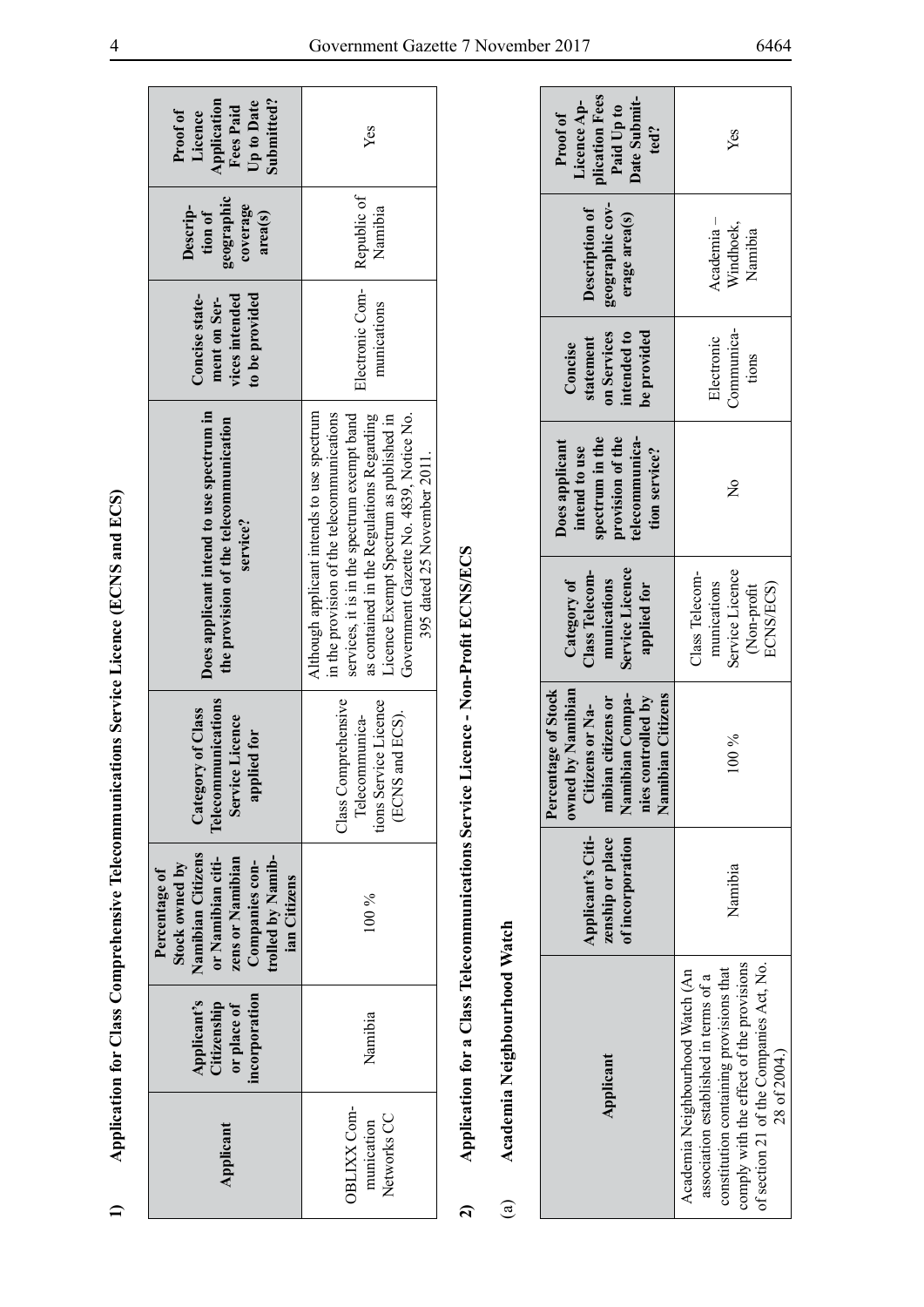| plication Fees<br>Date Submit-<br>Paid Up to<br>Licence Ap-<br>Proof of<br>ted?                                                                      | Yes                                                                                                                                                                                                                             |  |  |
|------------------------------------------------------------------------------------------------------------------------------------------------------|---------------------------------------------------------------------------------------------------------------------------------------------------------------------------------------------------------------------------------|--|--|
| geographic cov-<br>Description of<br>erage area(s)                                                                                                   | Ludwigsdorf-<br>Windhoek,<br>Namibia                                                                                                                                                                                            |  |  |
| be provided<br>on Services<br>intended to<br>statement<br>Concise                                                                                    | Communica-<br>Electronic<br>tions                                                                                                                                                                                               |  |  |
| spectrum in the<br>telecommunica-<br>provision of the<br>Does applicant<br>intend to use<br>tion service?                                            | $\frac{1}{2}$                                                                                                                                                                                                                   |  |  |
| Service Licence<br>Class Telecom-<br>Category of<br>munications<br>applied for                                                                       | Service Licence<br>Class Telecom-<br>munications<br>ECNS/ECS)<br>(Non-profit                                                                                                                                                    |  |  |
| Percentage of Stock<br>I by Namibian<br>Namibian Compa-<br>Namibian Citizens<br>nies controlled by<br>mibian citizens or<br>Citizens or Na-<br>owned | $100\%$                                                                                                                                                                                                                         |  |  |
| Applicant's Citi-<br>zenship or place<br>of incorporation                                                                                            | Namibia                                                                                                                                                                                                                         |  |  |
| Applicant                                                                                                                                            | visions of section 21 of the Companies<br>of a constitution containing provisions<br>hat comply with the effect of the pro-<br>Ludwigsdorf Neighbourhood Watch<br>(An association established in terms<br>Act, No. 28 of 2004.) |  |  |

# Klein Kuppe Neighbourhood Watch (c) **Klein Kuppe Neighbourhood Watch**  $\odot$

| cence Applica-<br>tion Fees Paid<br>Proof of Li-<br>Submitted?<br>Up to Date                                                                       | Yes                                                                                                                                                                                                                            |  |
|----------------------------------------------------------------------------------------------------------------------------------------------------|--------------------------------------------------------------------------------------------------------------------------------------------------------------------------------------------------------------------------------|--|
| geographic cover-<br>Description of<br>age area(s)                                                                                                 | <b>Teine Kuppe</b><br>$-\mathbf{Window}$ k,<br>Namibia                                                                                                                                                                         |  |
| rices intended<br>to be provided<br>Concise state-<br>ment on Ser-                                                                                 | Communica-<br>Electronic<br>tions                                                                                                                                                                                              |  |
| telecommunication<br>spectrum in the<br>provision of the<br>Does applicant<br>intend to use<br>service?                                            | $\frac{1}{2}$                                                                                                                                                                                                                  |  |
| Service Licence<br>Class Telecom-<br>munications<br>Category of<br>applied for                                                                     | icence (Non-profit<br>Class Telecommu-<br>nications Service<br>ECNS/ECS)                                                                                                                                                       |  |
| Companies controlled<br>by Namibian Citizens<br><b>Titizens or Namibian</b><br>or Namibian<br>Percentage of Stock<br>owned by Namibian<br>citizens | $100\%$                                                                                                                                                                                                                        |  |
| zenship or place of<br>Applicant's Citi-<br>incorporation                                                                                          | Namibia                                                                                                                                                                                                                        |  |
| Applicant                                                                                                                                          | Jein Kuppe Neighbourhood Watch (An as-<br>tion containing provisions that comply with<br>the effect of the provisions of section 21 of<br>sociation established in terms of a constitu-<br>the Companies Act, No. 28 of 2004.) |  |

(b) **Ludwigsdorf Neighbourhood Watch**

 $\Theta$ 

Ludwigsdorf Neighbourhood Watch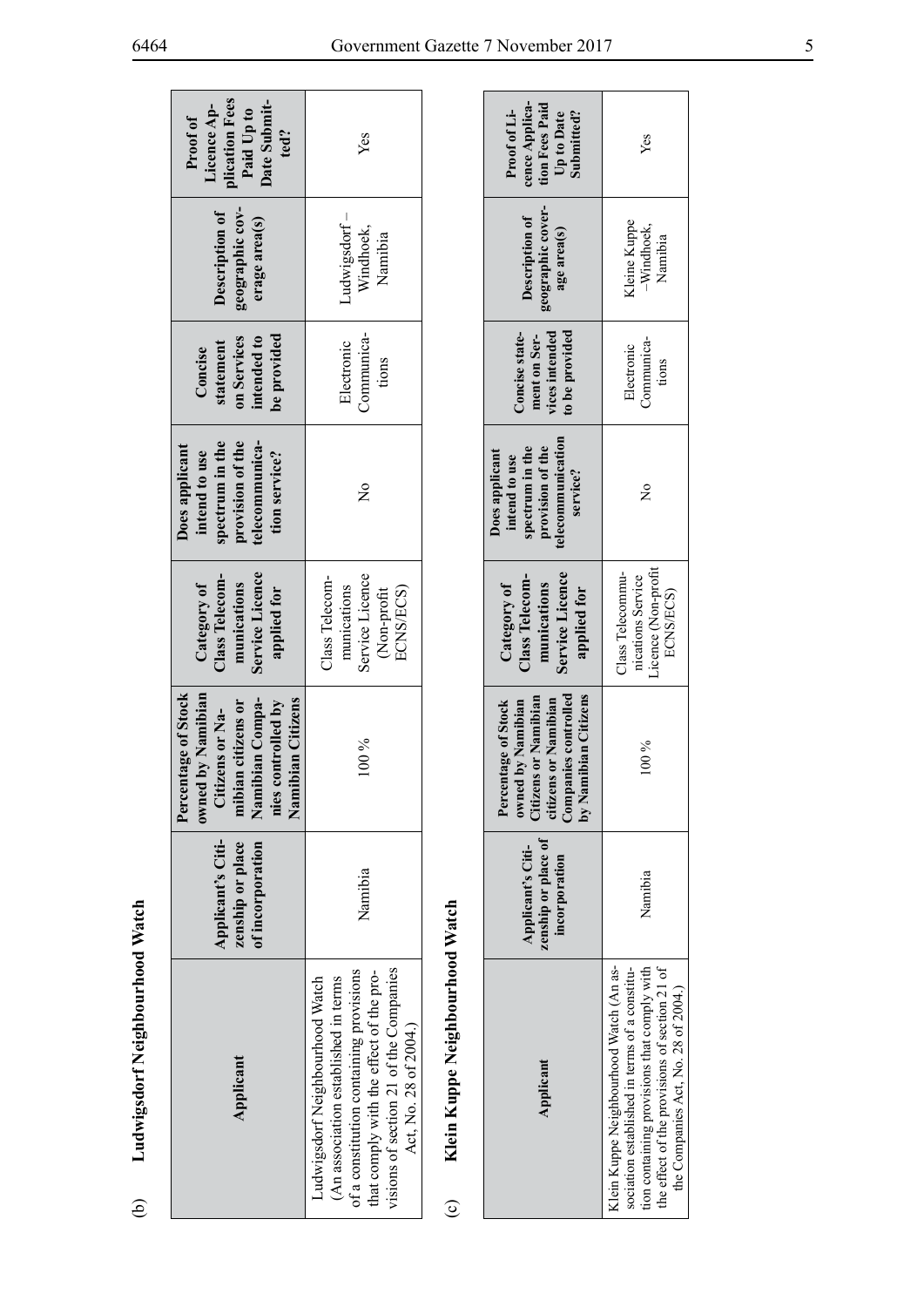| l<br>j             |  |
|--------------------|--|
| $\frac{1}{2}$<br>≀ |  |
| $\overline{1}$     |  |
| l                  |  |
| Ì<br>ج<br> <br>    |  |
| ţ<br>j             |  |
| ı                  |  |

| j                      |
|------------------------|
|                        |
|                        |
|                        |
| Ptvi                   |
|                        |
|                        |
|                        |
|                        |
|                        |
|                        |
|                        |
| Atlas Tower Investment |
|                        |
|                        |
|                        |
|                        |
|                        |
|                        |
|                        |
|                        |
|                        |
|                        |
|                        |
|                        |
|                        |
|                        |
|                        |
|                        |
|                        |
|                        |
|                        |
|                        |
|                        |
|                        |
|                        |
|                        |
|                        |
|                        |
|                        |
|                        |
|                        |
|                        |
|                        |
|                        |
|                        |
|                        |
|                        |
|                        |
|                        |
|                        |
|                        |
|                        |
|                        |
|                        |
|                        |
|                        |
|                        |
|                        |
|                        |
|                        |
|                        |
|                        |

|                                                                                                          | cence Applica-<br>tion Fees Paid<br>Proof of Li-<br>Submitted?<br>Up to Date                                                             | Yes                                           |                                                                 | plication Fees<br>Date Submit-<br>Licence Ap-<br>Paid Up to<br>Proof of<br>ted?                                                          | Yes                                           |
|----------------------------------------------------------------------------------------------------------|------------------------------------------------------------------------------------------------------------------------------------------|-----------------------------------------------|-----------------------------------------------------------------|------------------------------------------------------------------------------------------------------------------------------------------|-----------------------------------------------|
|                                                                                                          | geographic cov-<br>Description of<br>erage area(s)                                                                                       | Republic of<br>Namibia                        |                                                                 | geographic cov-<br>Description of<br>erage area(s)                                                                                       | Republic of Na-<br>mibia                      |
|                                                                                                          | Concise statement on<br>Services intended to<br>be provided                                                                              | Network facilities                            |                                                                 | Concise statement on<br>Services intended to<br>be provided                                                                              | Network facilities                            |
|                                                                                                          | Category of Licence<br><b>Applied for</b>                                                                                                | Class Network Facili-<br>ties Service Licence |                                                                 | Category of Licence<br><b>Applied for</b>                                                                                                | Class Network Facili-<br>ties Service Licence |
|                                                                                                          | Percentage of Stock owned<br>controlled by Namibian<br>or Namibian citizens or<br>Namibian Companies<br>by Namibian Citizens<br>Citizens | 51%                                           |                                                                 | Percentage of Stock owned<br>controlled by Namibian<br>or Namibian citizens or<br>Namibian Companies<br>by Namibian Citizens<br>Citizens | 51%                                           |
|                                                                                                          | Applicant's Citi-<br>zenship or place<br>of incorporation                                                                                | Namibian                                      |                                                                 | Applicant's Citi-<br>zenship or place<br>of incorporation                                                                                | Namibian                                      |
| <b>Application for Class Network Facilities Service Licence</b><br>Atlas Tower Investment (Pty) Ltd<br>ಡ | Applicant                                                                                                                                | Atlas Tower Investment (Pty) Ltd              | Lightstruck Operating Company (Pty) Ltd<br>$\overline{\bullet}$ | Applicant                                                                                                                                | Lightstruck Operating Company (Pty)<br>Ltd    |

|                                                               | <b>Mication Fees</b><br>Date Submit-<br>Licence Ap-<br>Paid Up to<br>Proof of<br>ted?                                                                                          | Yes                                           |
|---------------------------------------------------------------|--------------------------------------------------------------------------------------------------------------------------------------------------------------------------------|-----------------------------------------------|
|                                                               | geographic cov-<br>Description of<br>erage area(s)                                                                                                                             | Republic of Na-<br>mibia                      |
|                                                               | Concise statement on<br>Services intended to<br>be provided                                                                                                                    | Network facilities                            |
|                                                               | Category of Licence<br><b>Applied for</b>                                                                                                                                      | Class Network Facili-<br>ties Service Licence |
|                                                               | Percentage of Stock owned<br>Namibian citizens or<br>trolled by Namibian<br>by Namibian Citizens<br>Namibian Companies<br>Citizens<br>$\overline{\mathbf{b}}$<br>$\bar{\rm s}$ | 51%                                           |
|                                                               | Applicant's Citi-<br>zenship or place<br>of incorporation                                                                                                                      | Namibian                                      |
| Lightstruck Operating Company (Pty) Ltd<br>$\tilde{\epsilon}$ | Applicant                                                                                                                                                                      | Lightstruck Operating Company (Pty)<br>Int    |

÷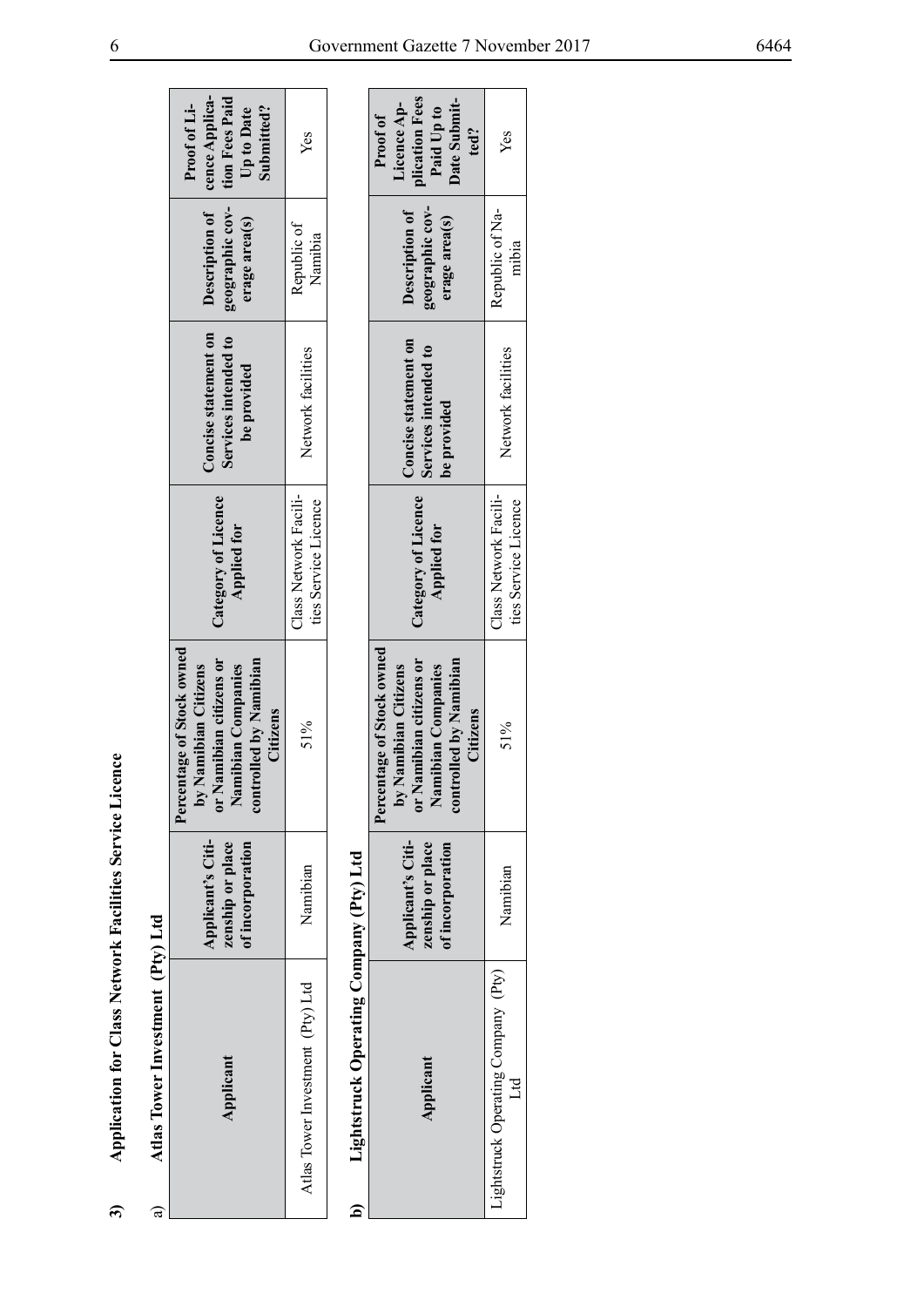The public may submit comments in writing to the Authority within a period of fourteen (14) days from the date of publication of this notice in the *Gazette.* 

The applicants may submit written reply comments within fourteen (14) days from date of notification of the written public comments.

All written submissions must contain the name and contact details of the person making the written submissions and the name and contact details of the person for whom the written submission is made, if different, and be clear and concise.

All written submissions must be made either physically or electronically -

- (1) By hand to the head offices of the Authority at Communication House, 56 Robert Mugabe Avenue, Windhoek;
- (2) By post to the head offices of the Authority, Private Bag 13309, Windhoek 9000;
- (3) By electronic mail to  $\text{legal}(\partial \text{cran}.\text{na})$ ;
- (4) By facsimile to +264 61 222790; or
- (5) By fax to e-mail to 088642748.

#### **F.K. MBANDEKA CHAIRPERSON OF THE BOARD OF DIRECTORS COMMUNICATIONS REGULATORY AUTHORITY OF NAMIBIA**

#### **COMMUNICATIONS REGULATORY AUTHORITY OF NAMIBIA**

 $\overline{\phantom{a}}$  , where  $\overline{\phantom{a}}$ 

No. 463 2017

#### NOTICE OF FILLING OF TARIFFS

The Communications Regulatory Authority of Namibia, in terms of Section 53(10) of the Communications Act , 2009 (Act No. 8 of 2009) read with regulation 8(1) of the Regulations Regarding the Submission of Interconnection Agreements and Tariffs, in Government Gazette No. 4714, General Notice No. 126, dated 18 May 2011, herewith gives notice of the following tariff fillings:

#### 1. **MTN Business (Pty) Ltd**

The following are the proposed tariffs as submitted by MTN Business (Pty) Ltd:

Voice Tariffs

|                             |               | <b>Wholesale / Reseller</b> |
|-----------------------------|---------------|-----------------------------|
|                             | Retail        | rate                        |
| <b>National VOIP calls</b>  | Peak/Off-peak | Peak/Off-peak               |
| National - Fixed/Mobile     | 0.70          | 0.63                        |
| National - Mobile           | 0.70          | 0.63                        |
| Intercompany/branch calling | 0.25          |                             |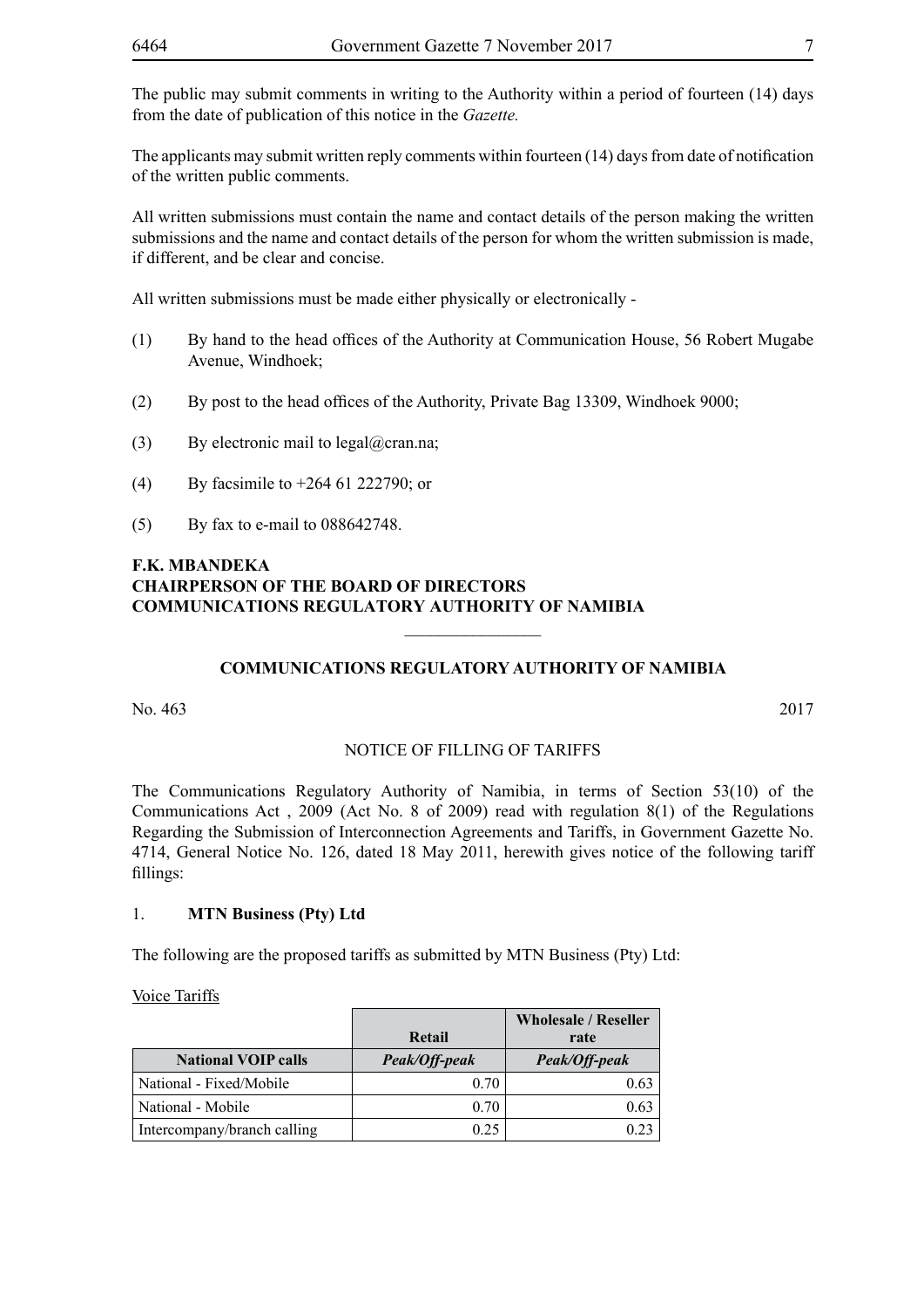| <b>Destination</b>  | Peak  | <b>Off-Peak</b> | <b>Wholesale/Reseller</b><br>Rate |
|---------------------|-------|-----------------|-----------------------------------|
| <b>MTN Botswana</b> | 2.82  | 2.82            | 2.54                              |
| MTN South Africa    | 1.08  | 1.08            | 0.97                              |
| MTN Uganda          | 4.90  | 4.90            | 4.41                              |
| MTN Zambia          | 5.71  | 6.86            | 5.14                              |
| Angola              | 4.74  | 4.74            | 4.26                              |
| Germany             | 1.49  | 1.49            | 1.34                              |
| Zimbabwe            | 5.94  | 5.94            | 5.34                              |
| <b>UK</b>           | 2.03  | 2.03            | 1.82                              |
| <b>USA</b>          | 1.81  | 1.81            | 1.63                              |
| Kenya               | 4.87  | 4.87            | 4.39                              |
| Portugal            | 1.67  | 1.67            | 1.50                              |
| France              | 1.78  | 1.78            | 1.60                              |
| Netherlands         | 2.92  | 2.92            | 2.63                              |
| Switzerland         | 8.26  | 8.26            | 7.43                              |
| Sweden              | 2.32  | 2.32            | 2.08                              |
| Australia           | 10.46 | 10.46           | 9.41                              |
| Swaziland           | 2.22  | 2.22            | 2.00                              |
| Spain               | 1.85  | 1.85            | 1.67                              |
| Lesotho             | 6.08  | 6.08            | 5.47                              |
| Malawi              | 8.42  | 8.42            | 7.58                              |
| Mozambique          | 3.15  | 3.89            | 2.84                              |
| Rest of World       | 6.99  | 6.99            | 6.29                              |

| <b>SME Connect Package breakdown</b> |                       |                       |                       |  |                       |  |                       |  |
|--------------------------------------|-----------------------|-----------------------|-----------------------|--|-----------------------|--|-----------------------|--|
|                                      | <b>SME</b><br>Connect | <b>SME</b><br>Connect | <b>SME</b><br>Connect |  | <b>SME</b><br>Connect |  | <b>SME</b><br>Connect |  |
| Download<br>Speed                    | 2 mbps                | 2 mbps                | 4 mbps                |  | 10 mbps               |  |                       |  |
| <b>Upload Speed</b>                  | 1 mbps                | 1 mbps                | 2 mbps                |  | 5 mbps                |  |                       |  |
| Data Capacity                        | Unlimited             | Unlimite<br>đ         | Unlimited             |  | Unlimite<br>d         |  |                       |  |
| Value Added Service (VAS)            |                       |                       |                       |  |                       |  |                       |  |
| Wi-Fi Router                         | ✓                     | J                     | ✓                     |  | ✓                     |  |                       |  |
| Web Hosting                          | X                     | χ                     | √                     |  | ✓                     |  |                       |  |
| Domain<br>Registration &             | X                     | χ                     | √                     |  | ✓                     |  |                       |  |
| Mail Hosting                         | ✓                     | J                     |                       |  | ✓                     |  |                       |  |
| Anti-Spam & Anti-<br>Virus           |                       |                       |                       |  | √                     |  |                       |  |
| End-point<br>Security                |                       |                       | √                     |  | ✓                     |  |                       |  |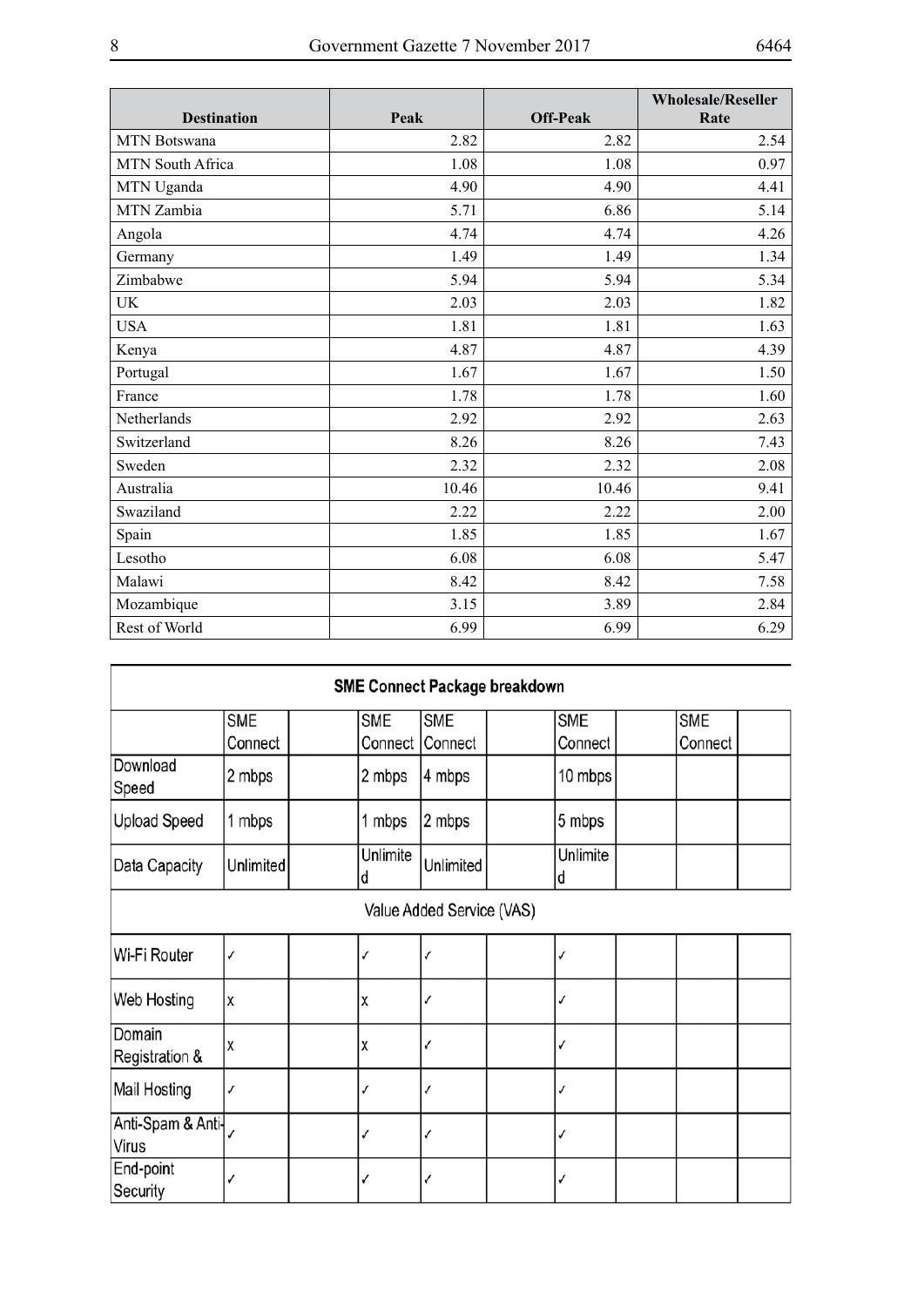#### SME Connect Packages

| End-point<br>Security      |         |                     |         |                     |        |          |        |        |        |
|----------------------------|---------|---------------------|---------|---------------------|--------|----------|--------|--------|--------|
| Mail Relay Users up to 2   |         |                     | up to 2 | up to 5             |        | up to 10 |        |        |        |
| <b>Shared Firewall</b>     |         |                     |         |                     |        |          |        |        |        |
| Network<br>Monitoring Tool |         |                     |         |                     |        |          |        |        |        |
| <b>MTN BizAssist</b>       |         |                     |         |                     |        |          |        |        |        |
| Contract Term              | 12      | 24                  | 12      | 12                  | 24     | 12       | 24     | 12     | 24     |
| Options                    | months  | months              | months  | months              | months | months   | months | months | months |
| One-Time Set-              |         |                     | N\$     | N\$ 2,160 N\$ 2,160 |        | N\$      | N\$    |        |        |
| up Cost                    |         | N\$ 1,800 N\$ 1,800 | 2,160   |                     |        | 2,700    | 2,700  |        |        |
| Monthly                    | N\$ 599 | <b>N\$ 539</b>      | N\$ 999 | N\$ 1,899 N\$ 1,709 |        | N\$      | N\$    |        |        |
| Subscription Fee           |         |                     |         |                     |        | 3,499    | 3,149  |        |        |

| <b>SME Connect Package breakdown</b> |                       |                       |                           |  |                       |  |                       |  |
|--------------------------------------|-----------------------|-----------------------|---------------------------|--|-----------------------|--|-----------------------|--|
|                                      | <b>SME</b><br>Connect | <b>SME</b><br>Connect | <b>SME</b><br>Connect     |  | <b>SME</b><br>Connect |  | <b>SME</b><br>Connect |  |
| Download<br>Speed                    | 2 mbps                | 2 mbps                | 4 mbps                    |  | 10 mbps               |  |                       |  |
| <b>Upload Speed</b>                  | 1 mbps                | 1 mbps                | 2 mbps                    |  | 5 mbps                |  |                       |  |
| Data Capacity                        | Unlimited             | <b>Unlimite</b><br>d  | Unlimited                 |  | <b>Unlimite</b><br>d  |  |                       |  |
|                                      |                       |                       | Value Added Service (VAS) |  |                       |  |                       |  |
| Wi-Fi Router                         | √                     | J                     | ✓                         |  | √                     |  |                       |  |
| Web Hosting                          | X                     | χ                     | √                         |  | ✓                     |  |                       |  |
| Domain<br>Registration &             | X                     | X                     | √                         |  | √                     |  |                       |  |
| Mail Hosting                         | ✓                     | J                     | √                         |  | √                     |  |                       |  |
| Anti-Spam & Anti-<br>Virus           |                       | J                     | ✓                         |  | ✓                     |  |                       |  |
| End-point<br>Security                | ✓                     | J                     | √                         |  | ✓                     |  |                       |  |
| Mail Relay Users up to 2             |                       | up to 2               | up to 5                   |  | up to 10              |  |                       |  |
| Shared Firewall                      | X                     | J                     | √                         |  | ✓                     |  |                       |  |
| <b>Network</b><br>Monitoring Tool    | ✓                     | J                     | √                         |  | √                     |  |                       |  |
| <b>MTN BizAssist</b>                 | ✓                     | ✓                     | √                         |  | ✓                     |  |                       |  |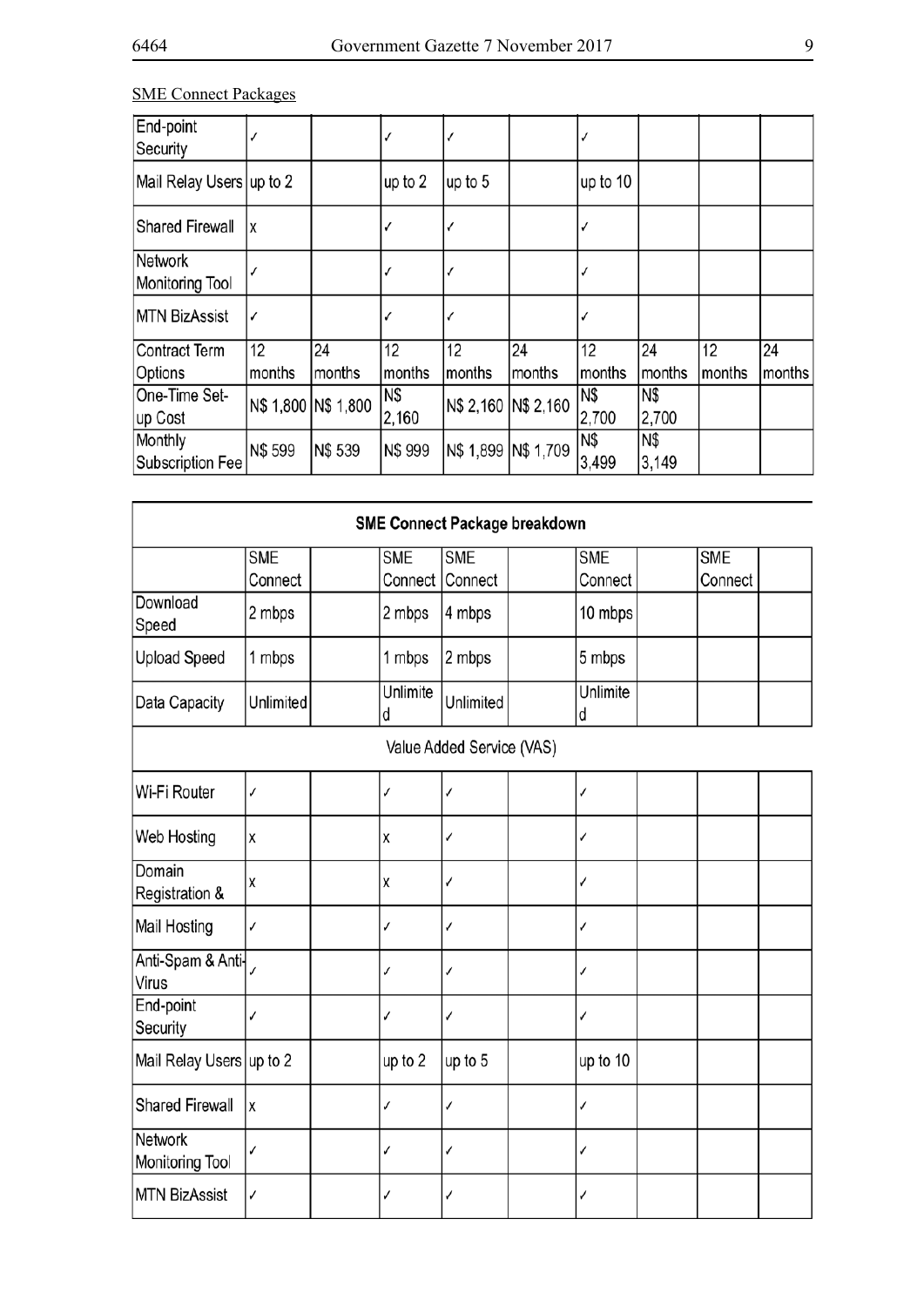| Contract Term    | 12      | 24                  | 12      | 12     | 24                  | 12     | 24     | 12     | 24            |
|------------------|---------|---------------------|---------|--------|---------------------|--------|--------|--------|---------------|
| Options          | months  | months              | months  | months | months              | months | months | months | <b>months</b> |
| One-Time Set-    |         | N\$ 1,800 N\$ 1,800 | IN\$    |        | N\$ 2,160 N\$ 2,160 | N\$    | IN\$   |        |               |
| up Cost          |         |                     | 2,160   |        |                     | 2,700  | 2,700  |        |               |
| Monthly          | N\$ 599 | <b>N\$ 539</b>      | N\$ 999 |        | N\$ 1,899 N\$ 1,709 | IN\$   | IN\$   |        |               |
| Subscription Fee |         |                     |         |        |                     | 3,499  | 3,149  |        |               |

#### **2. SALT ESSENTIAL INFORMATION TECHNOLOGY (PTY) LTD**

The following are the proposed tariffs as submitted by Salt Essential Information Technology (Pty) L<sub>td</sub>:

| <b>Service</b>                    | Current Unit Price | New Price ex<br><b>VAT</b> | Increase/decrease |
|-----------------------------------|--------------------|----------------------------|-------------------|
| Enterprise Internet Bandwidth     | 7.00               | 9.28                       | 2.28              |
| <b>SME</b> Internet Bandwidth     | 1.85               | 1.80                       | (0.05)            |
| WAN Link provision and management | 1.26               | .27                        | 0.01              |

Please note that the full tariff submission including the terms and conditions and the remedies available to the consumers can be obtained from the Authority.

Any person may examine copies of the tariffs submitted at the head offices of the Authority during normal business hours and copies may be made on payment of a fee determined by the Authority. Copies are also available at www.cran.na where copies may be downloaded free of charge.

The public may submit in writing to the Authority written comments within fourteen (14) days from the date of publication of this notice in the *Gazette*.

MTN Business (Pty) Ltd and Salt Essential Information Technology (Pty) Ltd may submit, in writing to the Authority, a response to any written comments within fourteen (14) days from the lapsing of the time to submit written submissions.

All written submissions must contain the name and contact details of the person making the written submissions and the name and contact details of the person for whom the written submissions is made, if different and be clear and concise.

All written submissions and reply comments must be made either physically or electronically:

(1) by hand to the head offices of the Authority, at Communication House, 56 Robert Mugabe Avenue, Windhoek;

 $\frac{1}{2}$ 

- (2) by post to the head offices of the Authority, Private Bag 13309, Windhoek, Namibia;
- (3) by electronic mail to legal@cran.na;
- (4) by facsimile to +264 61 222790; or
- (5) by fax to e-mail to 0886550852.

#### **F.K. MBANDEKA CHAIRPERSON OF THE BOARD OF DIRECTORS COMMUNICATIONS REGULATORY AUTHORITY OF NAMIBIA**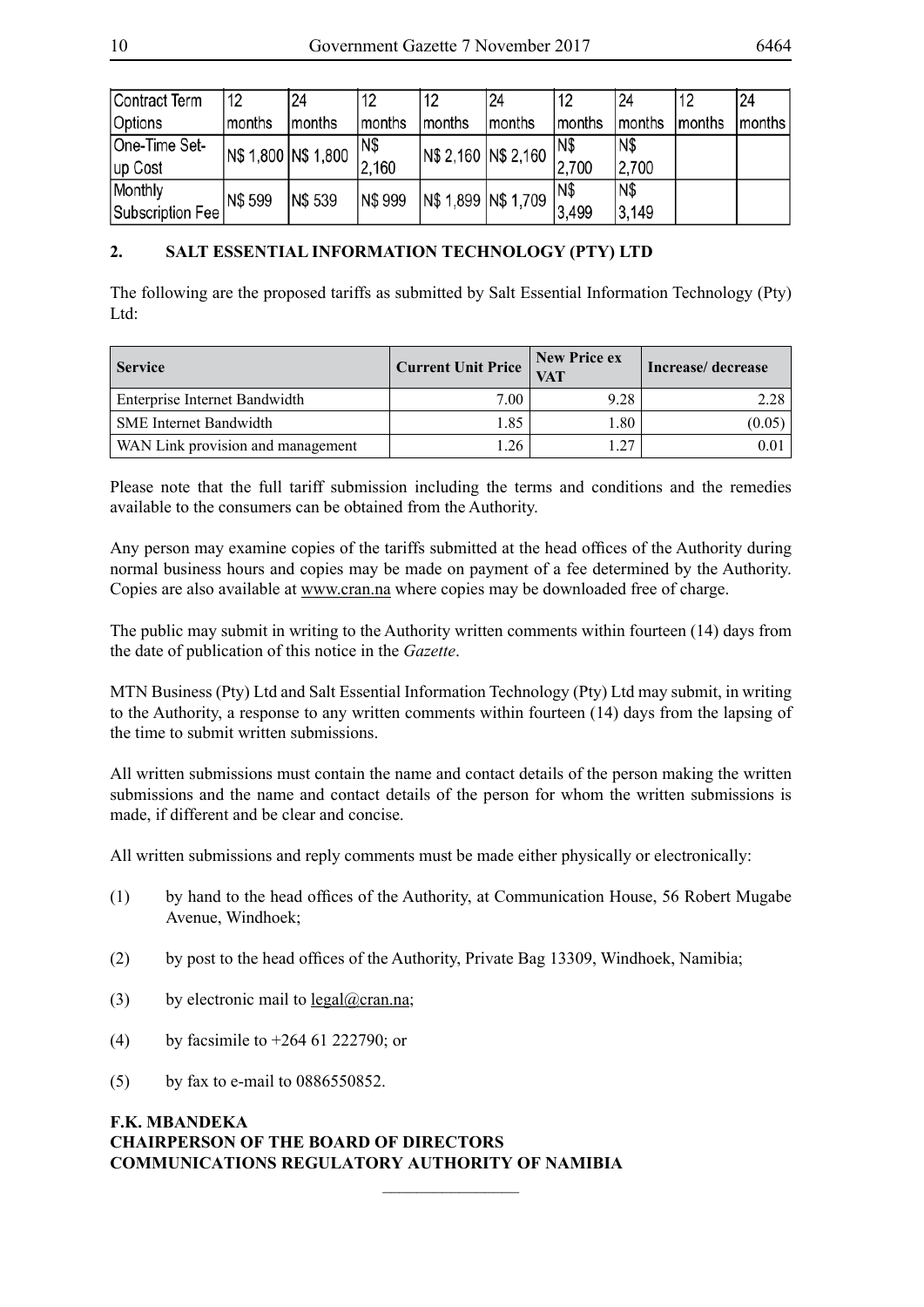#### **COMMUNICATIONS REGULATORY AUTHORITY OF NAMIBIA**

No. 464 2017

#### NOTICE IN TERMS OF THE REGULATIONS REGARDING LICENSING PROCEDURES FOR TELECOMMUNICATIONS AND BROADCASTING SERVICE LICENCES AND SPECTRUM USE LICENCES

The Communications Regulatory Authority of Namibia, in terms of Regulation 11(1) of the Regulations Regarding Licensing Procedures for Telecommunications and Broadcasting Service Licences and Spectrum Use Licences, as published in Government Gazette No. 4785, General Notice No. 272, dated 29 August 2011, herewith gives notice of the following Applicant who has submitted an application for amendment as follows:

| Signal<br>Distri-<br>bution<br>viding<br>Party<br>pro-                                                                                                                                                           | Own                                                                                                                                                                                                                                                               |
|------------------------------------------------------------------------------------------------------------------------------------------------------------------------------------------------------------------|-------------------------------------------------------------------------------------------------------------------------------------------------------------------------------------------------------------------------------------------------------------------|
| frequency<br>provided<br>assigned<br>Service<br>using                                                                                                                                                            | FM Broad-<br>Service<br>casting                                                                                                                                                                                                                                   |
| Frequencies or group<br>of frequencies to be<br>Proposed radio<br>assigned;                                                                                                                                      | $104.5$ MHz $\rightarrow$ 500 Watt<br>99.8 MHz $\rightarrow$ 250 Watt<br>94.1 MHz $\rightarrow$ 100 Watt<br>101.7 MHz $\rightarrow$ 20 Watt<br>99.8 MHz $\rightarrow$ 250 Watt<br>(Swakopmund)<br>(Otjiwarongo)<br>(Walvis Bay)<br>(Oshakati)<br>(Tsumeb)         |
| Modification<br>Grounds for                                                                                                                                                                                      | power reduc-<br>applied for<br>tion at the<br>listed sites.<br>Licensee                                                                                                                                                                                           |
| group of frequencies to<br>Radio Frequencies or<br>be modified;                                                                                                                                                  | $104.5$ MHz $\rightarrow$ 1000 Watt<br>$101.7$ MHz $\rightarrow$ 1000 Watt<br>99.8 MHz $\rightarrow$ 1000 Watt<br>99.8 MHz $\rightarrow$ 1000 Watt<br>94.1 MHz $\rightarrow$ 1000 Watt<br>(Swakopmund)<br>(Otjiwarongo)<br>(Walvis Bay)<br>(Oshakati)<br>(Tsumeb) |
| Licence to<br>be Modi-<br>fied                                                                                                                                                                                   | Spectrum<br>Use Li-<br>cense                                                                                                                                                                                                                                      |
| or Na-<br>mibian<br>citizens or<br>Namibian<br>Compa-<br>nies con-<br>trolled by<br>$\lambda$ q<br>Namibian<br>Citizens;<br>owned by<br>Namibian<br>Citizens<br>$\mathbf{L}$<br><b>Stock</b><br>Percen<br>age of | 100%                                                                                                                                                                                                                                                              |
| Licensee                                                                                                                                                                                                         | 99 FM<br>(Pty) Ltd                                                                                                                                                                                                                                                |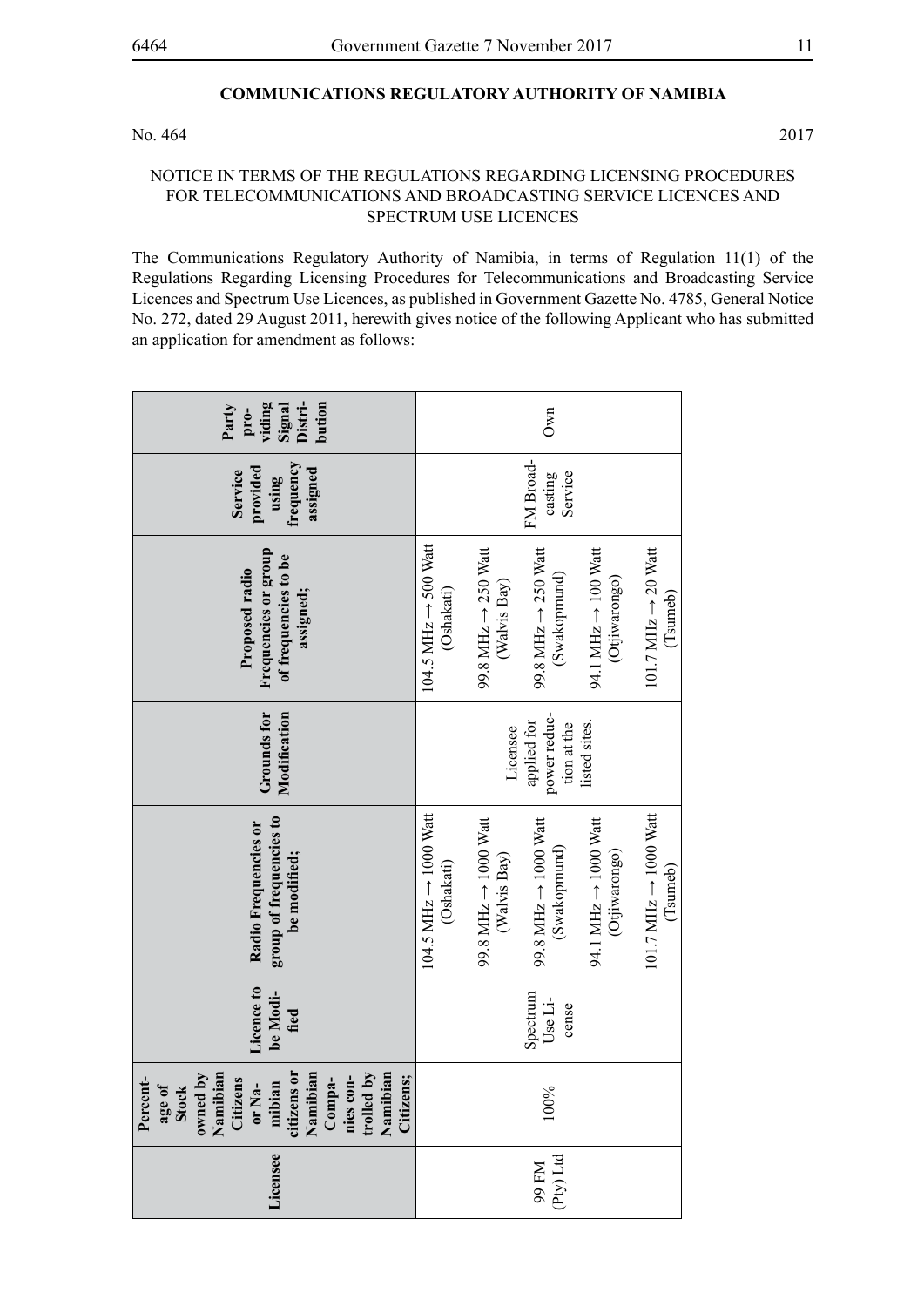The public may submit comments in writing to the Authority within a period of thirty (30) days from the date of publication of this notice in the *Gazette.* 

If the Authority considers it necessary, it will provide the opportunity to the licensee to respond to the public comments. If the opportunity to respond is granted, it may not be less than fourteen (14) days from the submission of public comments.

All written submissions and reply comments must be made either physically or electronically –

- (1) by hand to the head offices of the Authority, at Communication House, 56 Robert Mugabe Avenue, Windhoek;
- (2) by post to the head offices of the Authority, Private Bag 13309, Windhoek 9000;
- (3) by electronic mail to  $\text{legal}(\partial)$ cran.na;
- (4) by facsimile to +264 61 222790; or
- (5) by fax to e-mail to 0886550852.

#### **F.K. MBANDEKA CHAIRPERSON OF THE BOARD OF DIRECTORS COMMUNICATIONS REGULATORY AUTHORITY OF NAMIBIA**

#### **COMMUNICATIONS REGULATORY AUTHORITY OF NAMIBIA**

 $\frac{1}{2}$ 

No. 465 2017

WITHDRAWAL OF GENERAL NOTICE NO. 368, PUBLISHED IN GOVERNMENT GAZETTE NO. 6404 DATED 8 SEPTEMBER 2017: NOTICE IN TERMS OF THE REGULATIONS REGARDING LICENSING PROCEDURES FOR TELECOMMUNICATIONS AND BROADCASTING SERVICE LICENCES AND SPECTRUM USE LICENCES

GENERAL Notice No. 368 that was published on 8 September 2017, under Government Gazette No. 6404 is withdrawn.

#### **F.K. MBANDEKA CHAIRPERSON OF THE BOARD OF DIRECTORS COMMUNICATIONS REGULATORY AUTHORITY OF NAMIBIA**

#### **COMMUNICATIONS REGULATORY AUTHORITY OF NAMIBIA**

 $\overline{\phantom{a}}$  , where  $\overline{\phantom{a}}$ 

No. 466 2017

#### NOTICE OF WITHDRAWAL OF REGULATIONS REGARDING PROVISION OF ROAMING SERVICES FOR TELECOMMUNICATIONS SERVICE LICENSEES

The Communications Regulatory Authority of Namibia herewith gives notice in terms of regulation 11(b) of the Regulations Regarding Rule-making Procedures as published in Government Gazette No. 4630, General Notice No. 334 dated 17 December 2010 that it has withdrawn the Notice of intention to make **Regulations Regarding Provision of Roaming Services for Telecommunications Service Licensees as** published in the Government Gazette No. 5849, General Notice No. 453, dated 2 October 2015.